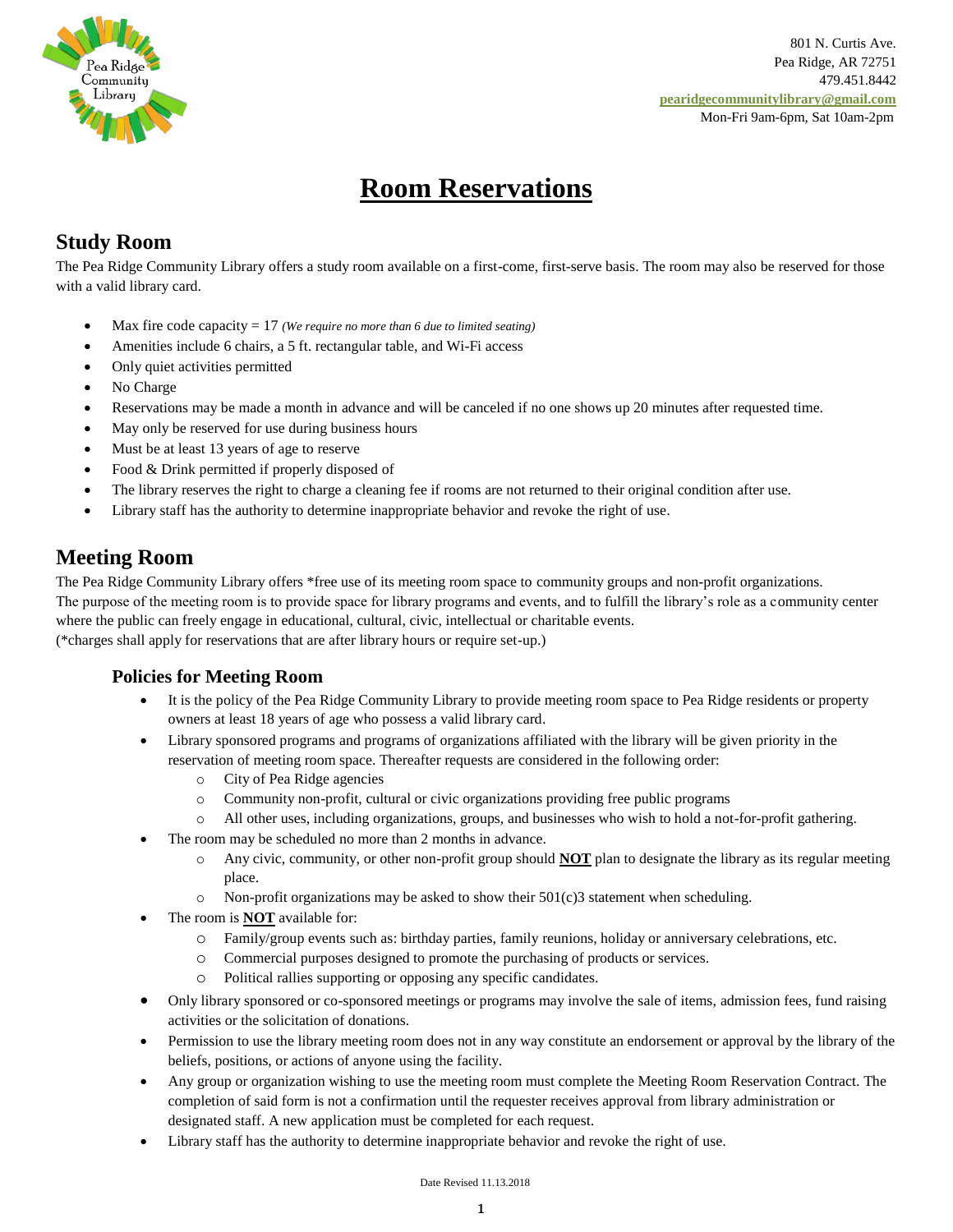### **Guidelines for Use**

- $\circ$  Max fire code capacity = 50
- $\circ$  Tables:10 (6'x2'6") and 2 folding (5'x2'3")
- o 50 folding chairs
- o Presentation amenities include: 36" TV with HDMI hookup, Wi-Fi access
- o Kitchenette and equipment available for use
- o Catering and non-alcoholic refreshments allowed
- o Room size is 23"x 34"
- o Set-up fee applicable if desired

#### **Charges for use of meeting room**

- The library reserves the right to charge a cleaning fee if rooms are not returned to their original condition after use.
- A reservation deposit of \$50 shall be required if the group or organization wishes to use the room after library hours.
- Groups or organizations who require the room set-up a certain way may request that it be done so by library staff for a fee of \$20.

#### **Room Use**

- The room is available for use primarily during regular library hours. Permission may be granted by the Library Director for use of the room after library hours, but a \$50 deposit shall be required.
	- o After hours reservations may use the room no earlier than 6am and no later than 9pm.
- Groups using the meeting room are responsible for providing their own supplies such as note paper, pencils, etc.
- Unlawful, hazardous or dangerous activities are prohibited on library property.
- No open flames of any kind are allowed; this includes, but is not limited to: candles, lighters, matches, or chafing dishes.
- No signage/decorations may be affixed to walls, flooring, doors or ceiling.
- No alcoholic beverages or tobacco products are permitted.
- The library reserves the right to cancel any meeting should conditions or situations warrant such action.
- When the library closes because of a power outage or weather-related emergency, all efforts will be made to notify organizations scheduled to use the meeting room. During adverse weather conditions, the group should check the library or local media for closing information.
- Users are responsible for \*\*setting up and taking down table and chairs. The room must be restored to its original condition after use.
	- o \*\*set-up may be requested for a fee of \$20
- The person reserving the room will be the one held responsible for seeing that all food and drink items are disposed of, that the room is returned to its original condition, and will be held liable for any damage to the room and its contents.
- Persons or groups who misrepresent their status in order to use the meeting room, or who disregard any of the rules set forth will forfeit their right to use the meeting room facilities.
- Failure to comply with this policy may result in denial of future use of the library meeting room, financial liability for damages, and/or immediate removal from the meeting room.